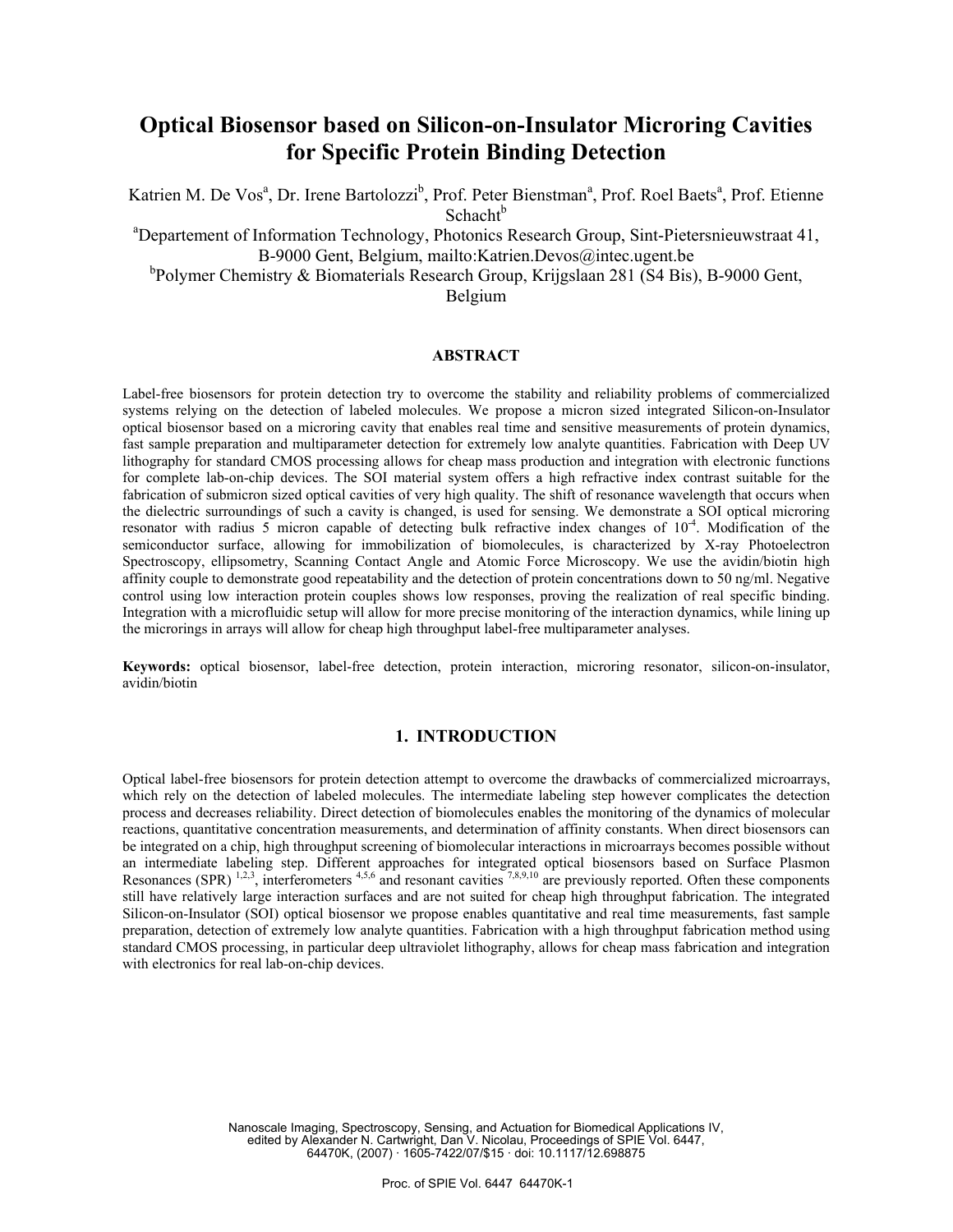SOI offers a high refractive index contrast suitable for the fabrication of nanophotonic circuits including micron- and submicron sized optical cavities of very high quality. The shift of the resonance wavelength that occurs when the dielectric surroundings of such a cavity are changed by biomolecular binding can be used for sensing. The enhanced light-matter interaction in a cavity increases the sensitivity while keeping the sensor's dimensions small. Integrated in a microfluidic setup thousands of cavities can be lined up in arrays for multiparameter sensing within a few square millimeters.

Biosensing based on semiconductor materials requires chemical modification of the silicon surface in order to provide a suitable biointerface <sup>11</sup>. Apart from being chemically and morphologically homogeneous, the surface modification both provides the immobilization of the biomolecule (ligand) in its most active conformation and prevents nonspecific protein adsorption, which can affect the sensitivity and specificity of the biosensor.

The rest of the paper is structured as follows. A description of the device and its working principle is given in paragraph 2. Paragraph 3 covers the research on the optimization and characterization of the silicon surface modification. In paragraph 4 we present measurements of the complete SOI sensor device. Its characteristics for both bulk refractive index sensing and surface sensing are given. A comparison of specific and nonspecific protein interaction is made, proving that real specific avidin/biotin binding is obtained.

## **2. SOI MICRORINGS FOR SENSING PURPOSES: DESIGN AND FABRICATION**

We designed a microring cavity in an add-drop filter configuration, with one incoupling and two outcoupling ports. This is illustrated in Fig.1 where the optical chip is mounted on a temperature controlling stage and covered by a flow cell to control liquid flows over the microring resonator, as further discussed in paragraph 4. Whispering gallery modes occur

when incoming light with a wavelength that satisfies:  $\lambda = \frac{-\omega}{m}$  $\lambda = \frac{n_{\text{eff}} L}{n_{\text{eff}}}$ , m=1,2,... and L being the circumference, couples to

the ring resonator <sup>12</sup>. This results in a sharp dip in the transmission, the spectra at the pass and the drop port are schematically shown in Fig.1.

A change of the refractive index of the ring's environment shifts the resonance spectrum, which can be monitored both by scanning the wavelength and by measuring the intensity profile at one well chosen wavelength. For both techniques the sensitivity increases with increasing quality factors  $Q$  of the resonator  $^{13,14}$ . A high Q-factor expresses narrow

spectral peaks:  $Q = \frac{\Delta \lambda_{3dB}}{\lambda_{resonance}}$  .

A number of parameters determine the cavity's Q-factor. Firstly, reduced optical losses enhance the Q-factor. Secondly, a larger gap between the in- and outcoupling waveguides reduces the coupling coefficient and therefore the losses, although this reduces the throughput attenuation at the same time. Finally, smaller radii will increase bend losses on the one hand but reduce scattering losses because of decreasing round trip length on the other hand. An optimum for the radius can be found, although in our fabricated devices scattering losses are dominant, so the radius of 5µm is not the lower limit yet. Q-factors over 20,000 are achievable with our fabrication process and optimized design. The 3dB peak width of the microring resonator is 75pm.

The Silicon-On-Insulator material system highly reduces the dimensions of the devices compared to traditional passive photonic components. Thanks to the high refractive index contrast, the waveguide core is largely reduced in size to keep the waveguide single mode and total internal reflection guiding is guaranteed for very small bend radii. A consequence of the high lateral index contrast is that the waveguides become more sensitive to scattering at roughness on the corecladding interface. To this end high-quality and high-resolution fabrication tools are required. Deep ultraviolet (UV) lithography, the technology used for advanced complementary metal-oxide-semiconductor (CMOS) fabrication offers both the required resolution and the throughput needed for commercial applications. Standard CMOS fabrication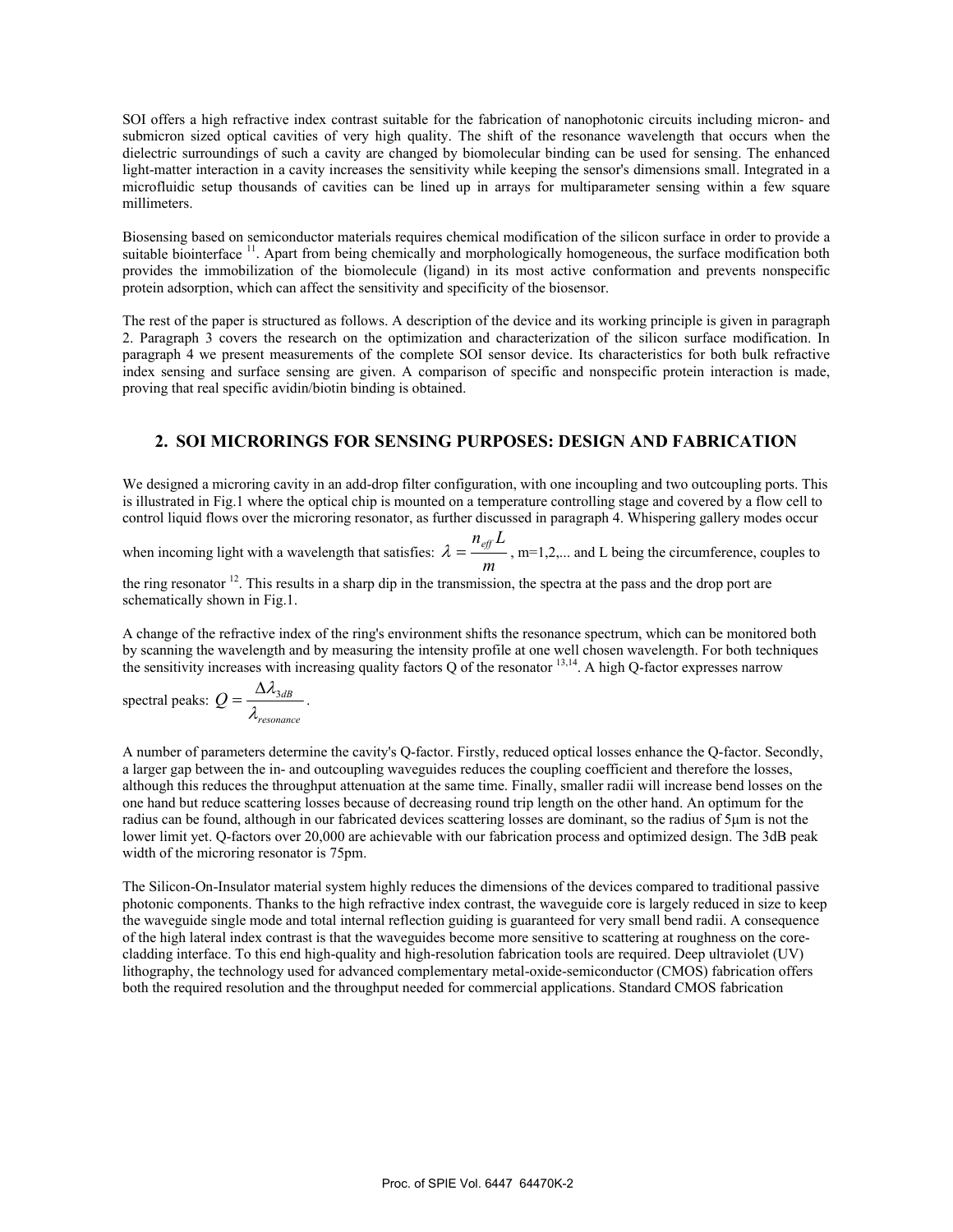processes were adopted to improve their capability for fabricating photonic nanostructures. This was previously reported  $\overline{\text{in}}^{15}$ .

Smaller cavity dimensions will allow sensitive detection of small amounts of analytes, since the wavelength shift will not be influenced by the microring's radius when the surface is homogenously covered. Smaller cavities will require less analyte for full coverage of the surface, this makes us believe that microcavities have a great potential for single molecule detecting biosensors. Decreasing the radius will furthermore increase the free spectral range (FSR), which will enhance the possibilities for multiarray ring configurations in future work.



Fig. 1: Microring in add-drop filter configuration integrated in the sensing measurement setup.

# **3. SILICON SURFACE FUNCTIONALIZATION**

Silanization of the surface by condensation of surface silanols with functionalized silanes can be used to provide a suitable biointerface between the transducer element and the biological medium. Silanization is commonly done by dipcoating the sample in a silane solution  $16$ . Polysiloxanes form very stable layers but unlike conventional selfassembled monolayers they have a less well-ordered structure, the Si-O-Si bond is more rigid and therefore it prevents optimal packing of the alkyl chains. The functional groups available on the polysiloxane layer can further react with a biomolecule or with a flexible, hydrophilic spacer that reduces nonspecific adsorption on the surface <sup>17</sup>. In the present

work we used the avidin/biotin system, which has a high affinity constant ( $K_a = 10^{15} M^{-1}$ ) and therefore gives a very specific and stable interaction, as a model of biomolecular ligand/receptor interaction. Biotin was immobilized on the aminofunctionalized silicon surface and the biotinylated surface was exposed to an avidin solution to allow the complex formation.

#### **3.1. Surface modification**

Surfaces were modified according to the following procedures. Toluene and N,N-dimethylformamide (DMF) were distilled before use. 3-aminopropylsilane (APTES) and succinimidyl-6(biotinamido)hexanoate (E,Z link-NHS-LC-Biotin) were used as received.

#### **Surface cleaning and oxidation**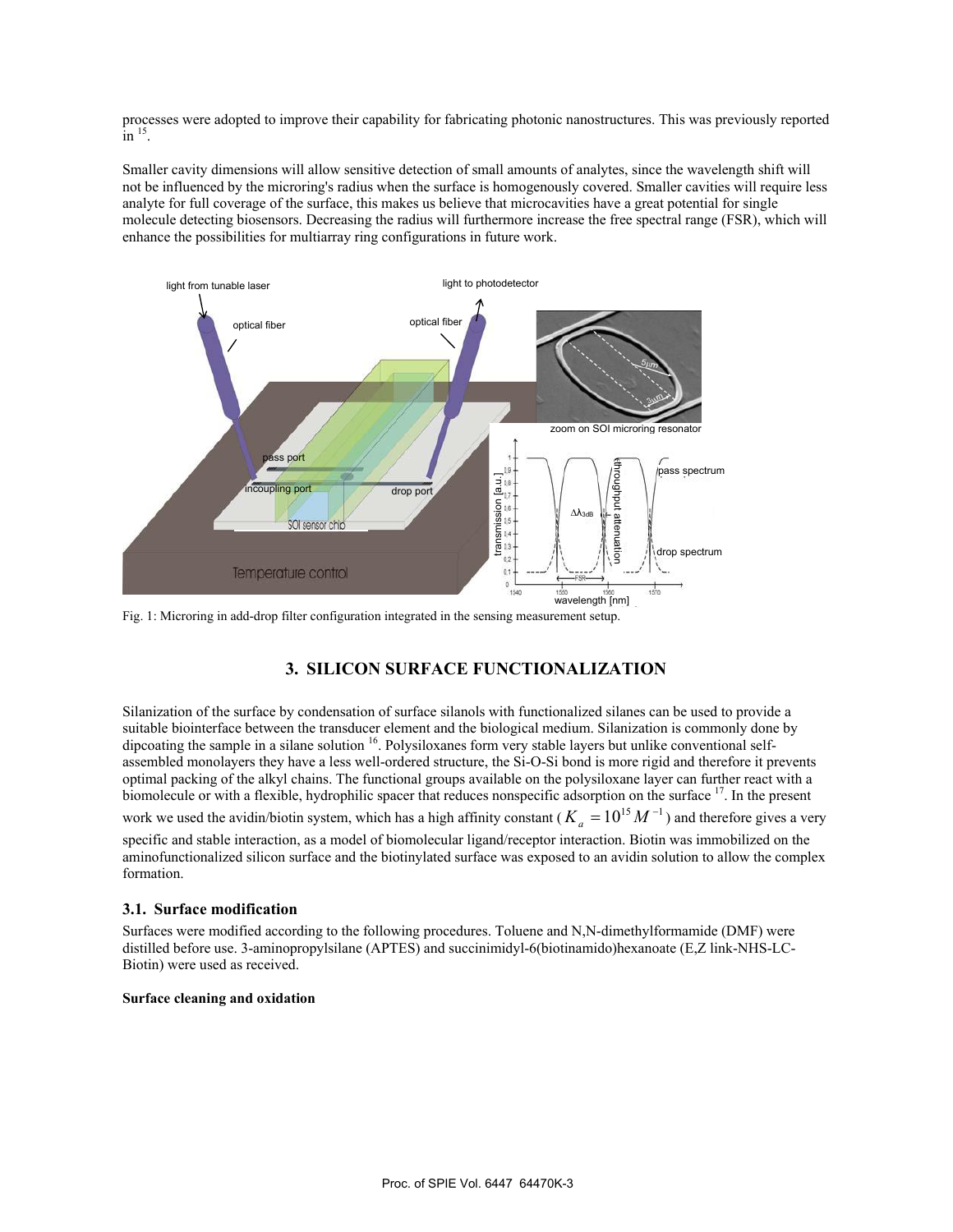A preliminary oxidative step is required in order to expose hydroxyl groups on the surface. Surfaces were cleaned and oxidized in Piranha solution (H<sub>2</sub>SO<sub>4</sub>:H<sub>2</sub>O<sub>2</sub>, 7:3) at 50°C for 1 hr, rinsed with DI-H<sub>2</sub>O, dried with nitrogen and used immediately afterwards for further modifications.

#### **Silanization of silicon surfaces**

Cleaned and oxidized silicon surfaces were silanized by dip-coating at room temperature in 1% dry toluene solution of APTES. The substrates were then rinsed thoroughly with toluene and DI-H<sub>2</sub>O. Finally they were dried with nitrogen and stored under vacuum.

#### **Coupling of Biotin-LC-NHS**

Aminosilanized surfaces (Si-APTES) were immersed in 2ml PBS pH 7.5 and 100µl of E,Z link-NHS-LC-Biotin in DMF (1mg/ml) was added. The reaction was carried out for 3 hours at room temperature. Surfaces were rinsed with PBS containing 0.025% Tween 20 and with DI-H<sub>2</sub>O and dried with nitrogen.

## **3.2. Surface characterization**

Surfaces were characterized after each modification step by static contact angle (OCA 20 from Dataphysics, distributed by Benelux Instrument), XPS (FISONS S-PROBE, provided with a fine focus Al-K source with a quartz monochromator), AFM (Nanoscoop III, Digital) and ellipsometry (Applied Materials Ellipsometer II,  $\lambda$ =632.8 nm and  $\alpha$ =70°). Measurements were carried out on flat Si surfaces. The obtained data are given in the next paragraphs.

#### **Static Contact Angle**

Contact angle was measured by monitoring a 2µl drop of DI water on the surface over time. After the oxidation treatment, the surface exhibited an increased hydrophilicity (contact angle decreased from 63.9° to 26.2° as a consequence of the exposure of the hydroxyl groups on the surface). In contrast, aminosilanization increased hydrophobicity compared to the oxidized silicon and the contact angle values increased when increasing the APTES concentration from 0.2% to 2% from about 65° up to about 75°. This result indicates that the aminopropylsilane layer is not well ordered and part of the hydrophilic amino end-groups is interacting with the surface by hydrogen-bonding to the surface silanols with the hydrophobic aliphatic backbone exposed towards the top of the surface. By increasing the APTES concentration, multilayers are formed on the surface and the amino groups can also intramolecularly interact with the underlying layers of silanes, causing a further increase in surface hydrophobicity.

#### **X-Ray Photoelectron Spectroscopy (XPS)**

After the aminosilanization step with 0.2% APTES solution, the carbon content increased from 13.7% of residual contamination after the cleaning step to 46.2%. At the same time silicon content decreases from 37.7% to 25.2%. Nitrogen is absent in bare silicon, while after modification, the surface nitrogen content was about 2.2%. Similar results were obtained also with the other APTES concentrations of 1 and 2%. By increasing the concentration a thicker surface silane layer is obtained, that shields the bulk silicon signal, which progressively decreases to 19.9 and 17.8% respectively. On the contrary, when the APTES concentration increases to 1 or 2%, the nitrogen content increases to 3.2 and 3.9% respectively. After biotinylation only slight changes in the surface composition were detected, as expected from the small size of biotin molecules.

#### **Atomic Force Microscopy (AFM)**

AFM imaging of the bare silicon surface displayed a very low roughness of about 0.35nm. After the silanization, the surface displayed a fairly homogeneous morphology with globular structure at a submicron scale and a roughness ranging between 0.5-2.2nm. Roughness and globular nuclei size increased slightly upon increasing the concentration in the silanizing solution, suggesting the formation of multilayers and aggregation areas by the silane, as already suggested by the contact angle and XPS measurements. An overview is shown in figure 2. Biotinylated surfaces didn't show any significant morphology change detectable by AFM, as expected from the small size of the biotin molecules.

Physical and chemical characterizations confirmed the homogeneous modification of the silicon surface with aminopropylsilane but gave no direct proof of the biotin binding on the surface, which was instead confirmed by ellipsometry and measurements carried out with the sensing setup, as shown in the next paragraphs.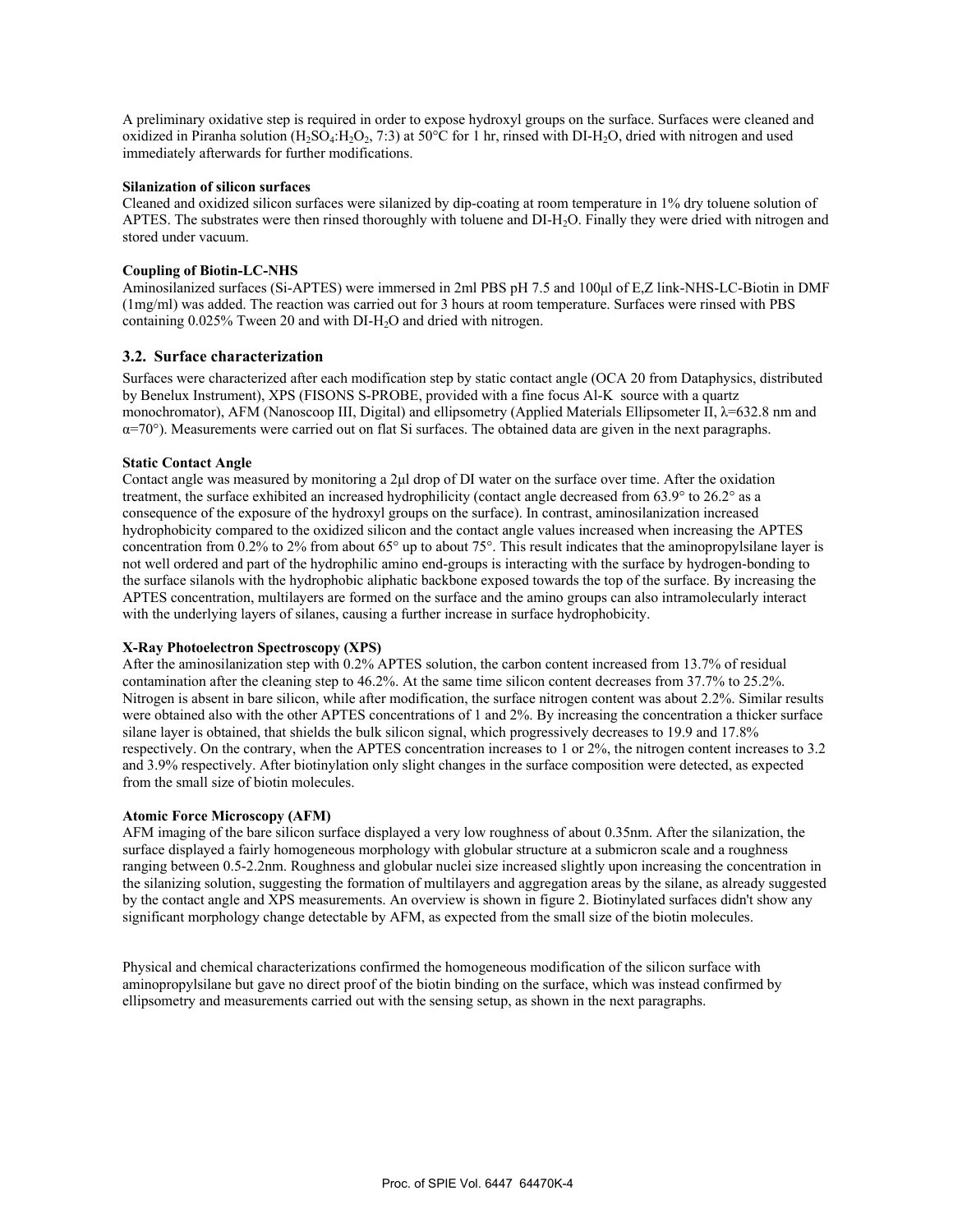

Fig. 2 : AFM images of modified samples. a) $SiO<sub>2</sub>$ , b) SiA 0.2%, c) SiA 1%, d) SiA 2%

#### **Ellipsometry**

Ellipsometric measurements are used to determine the thickness of the layer after each modification step. The refractive index for all the surface layers is assumed to be 1.45, in agreement with literature stated values  $^{18}$ . After silanization with APTES, the thickness increased from 2.8nm of the plain silicon surface, to 9.5nm suggesting multiple layers formation during APTES deposition. Biotin immobilization did not significantly affect the thickness (about 10.1nm), but after incubation of the biotinylated surface with avidin followed by extensive rinsing, the thickness increased to 14.9nm, indicating the immobilization of the large avidin molecules on the surface, as consequence of the strong interaction of avidin with the biotinylated surface. On the contrary, when the aminosilanized surface - not biotinylated was exposed to avidin solution, no significant increase in thickness was observed, suggesting that no significant interaction between avidin and the surface took place. Comparing the two experiments proves the presence of biotin on the surface and therefore the effectiveness of the surface biotinylation. This is further confirmed by the biosensor measurement results, where again the response for avidin binding to both biotinylated and aminosilanized surfaces are compared (see paragraph 4.3).

# **4. SENSING MEASUREMENTS**

#### **4.1. Measurement setup**

A schematic drawing of the proof-of-principle measurement setup is given in Fig.1. The optical chip is placed on a temperature stabilized chuck. A flow cell is mounted on the chip, connected through tubings with a peristaltic pump in order to switch easily between the liquids flown over the sensor. Measurements are done statically; we make sure we measure when all reactions have reached equilibrium, except for the real time measurement in section 4.3.

Optical fibers are vertically coupled to the in- and output integrated waveguides through grating couplers <sup>15</sup>. This allows for easy coupling with high alignment tolerances. Light coming from a tunable laser, passes the integrated circuit and is detected with a photodetector. This way a wavelength resolution of 1pm is obtained.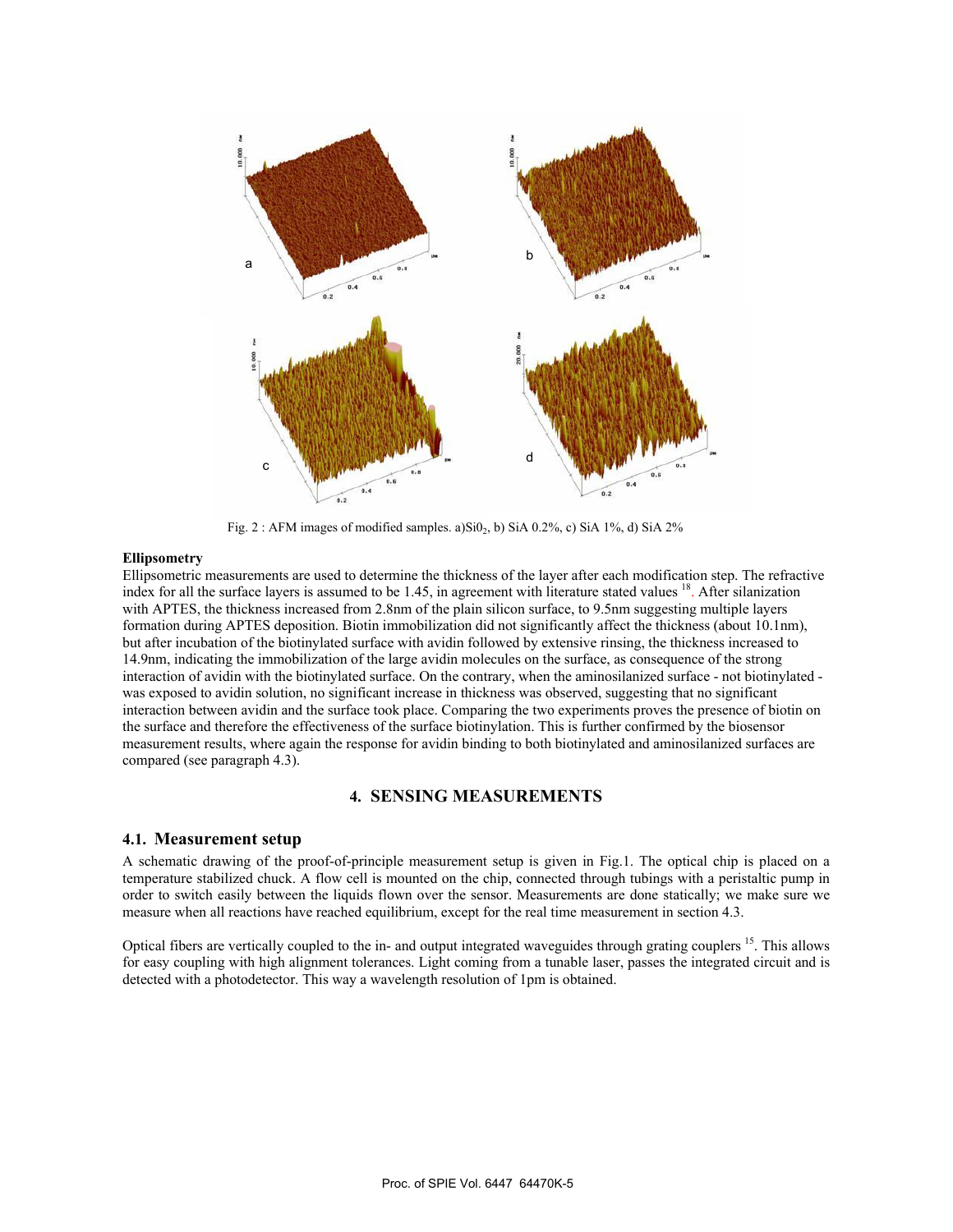#### **4.2. Bulk refractive index sensing**

Liquids with varying refractive indices (water with different sodium chloride concentrations) are flown across the ring resonator in order to characterize the sensor for bulk refractive index sensitivity. No surface chemistry was carried out, so the refractive index is homogenously changed above the ring resonator. At 20°C the refractive index of an aqueous solution of NaCl varies with 0,0018 RIU (Refractive Index Units) per mass %<sup>19</sup>. Fig.3 shows a linear shift of the resonance wavelength with increasing salt concentration of 70nm/RIU. All measurements are done three times to prove repeatability. The linear fit is depicted with mean wavelength shift values and weighted variance error bars. The variations are very small, proving a very high refractive index sensor's stability. A shift of one tenth of the peak broadness is easily measurable, so a minimal detectable wavelength shift of 7.5pm corresponds with a minimal detectable refractive index shift of 1\*10-4 RIU.



Fig. 3: Resonance wavelength shift versus bulk refractive index change.

## **4.3. Surface sensing of specific protein interaction**

The high affinity protein couple avidin/biotin is used to characterize the biosensor. The silicon surfaces are modified like described in section 3, so the SOI sensor is covered with a layer of biotin molecules. We compare the resonance wavelength of the cavity immersed in Phosphate Buffer Solution (PBS), before and after being in contact with avidin solution (avidin in PBS). Redundant avidin molecules are rinsed thoroughly with PBS, so no bulk refractive index changes are involved. The evolution of the wavelength shift for different avidin concentrations compared to the reference PBS resonance wavelength is shown in Fig.4. All measurements are performed with a least 3 different samples, and error bars are indicated. For high avidin concentrations the surface is fully covered, the resonance wavelength shift saturates. This is another proof that we detect a surface modification and not a bulk liquid modification, like in figure 3. For low avidin concentrations we can clearly see a decreased wavelength shift, the shift corresponds to the avidin concentration for quantitative molecular sensing. The estimated lowest detectable concentration, for a minimal detectable wavelength shift of 7.5pm, is 50ng/ml. This compares well with commercially available label-free protein detection methods 20.

Specificity is an important feature of a label-free biosensor. To prove that real specific avidin/biotin binding occurs, 2 nonspecific binding tests are accomplished. Firstly Bovine Serum Albumin (BSA), a protein with similar molecular weight to avidin but with low affinity to biotin, is brought into contact with the biotin layer. In graph 5 we clearly see a lower interaction. Secondly avidin is brought into contact with the aminosilanized surface without biotin, which also results in a smaller wavelength shift due to a decreased interaction of avidin with the surface, as shown in graph 6. No specific binding occurs in the last experiment, but there might still be residual adsorption due to interaction of avidin with APTES.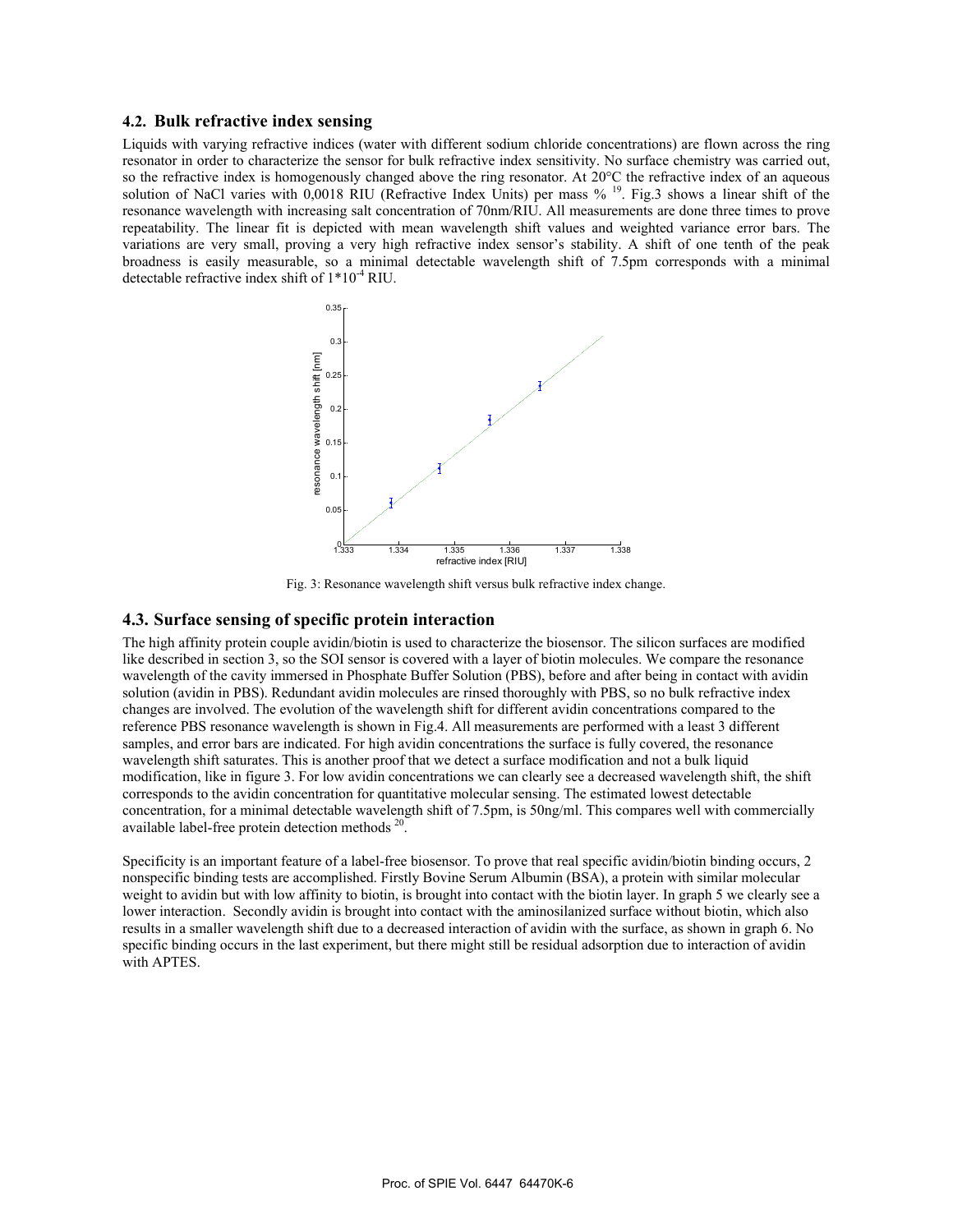

Fig. 4: Quantitative avidin-biotin detection with a SOI microring cavity.



Fig. 5: Nonspecific binding tests: Avidin/BSA Fig. 6: Nonspecific binding tests: APTES/Avidin.

## **5. CONCLUSIONS AND PERSPECTIVES**

We have demonstrated a highly miniaturized optical label-free biosensor based on a Silicon-on-Insulator microring cavity. Its high Q-factor and its extreme small size allow this device to sense low concentrations of analyte. The mass fabrication method by deep-UV lithography makes the devices suitable for high throughput biosensing in commercial applications. Measurements reveal proper operation of the device, being able to detect protein concentrations down to 50ng/ml for the large avidin molecule, which compares favorably with commercial biosensing applications. A decreased wavelength shift for low affinity protein couples shows that the surface modification of the silicon surface succeeded in being specific for the avidin/biotin couple.

Silicon surface was modified for biosensing purposes in a two step reaction consisting in aminosilanization and biotin covalent binding. Chemical characterization by XPS and AFM confirmed the success of the homogeneous modification. Contact angle and ellipsometry suggested the formation of silane multilayers on the surface and the partial interaction of the hydrophilic amino functional groups with the silanols of the surface or of the underlying silane layers. However, coupling reaction of biotin on the aminosilanized surface was effective to provide a biotinylated surface which was used in binding experiments with avidin.